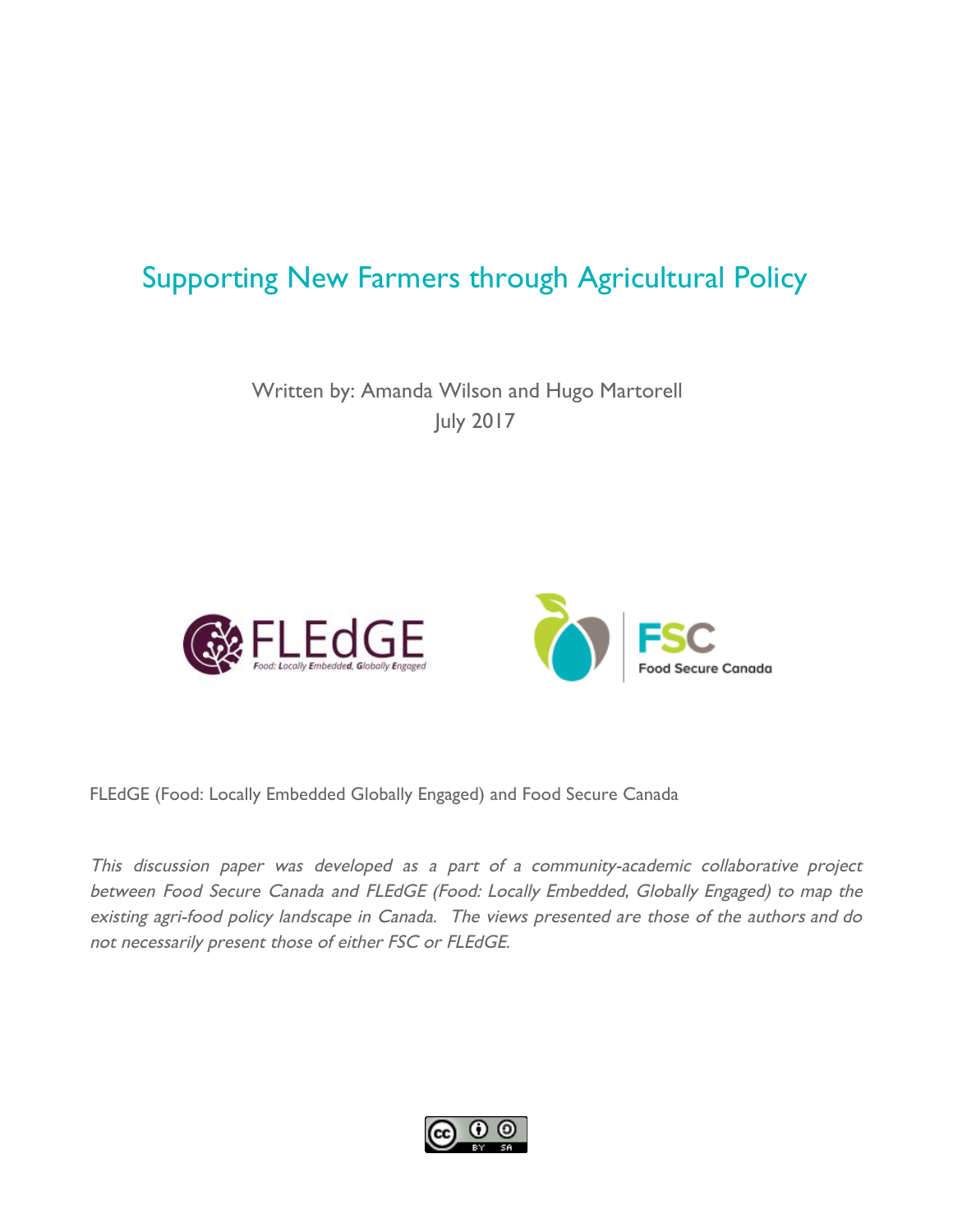## **Introduction**

This policy scan provides an overview of provincial programs providing support to new farmers in Canada. The focus is on provincial programs and initiatives, as this is predominantly the level at which support is offered to new farmers. It does not include an analysis of farm succession programs, another important issue for the future of agriculture that should be included in a national food policy. In addition, the scope of this brief is restricted to direct government programs and initiatives; as such it does not include the numerous supports offered to new farmers by non-governmental organizations, which in some cases receive partial funding from federal or provincial sources. The inclusion of programs and initiatives is not meant as an endorsement; rather it is an attempt to assess the current landscape to better understand existing gaps and opportunities to improve policy and program support for new farmers.

Farmers are an integral part of strengthening food sovereignty in Canada, and have a key role to play in creating a national food policy. Through a national food policy, Canada has an opportunity to shift its focus away from export-oriented, industrial-scale agriculture, to instead position diverse ecological farmers as key players in building a more sustainable and resilient food system.

This shift is needed now more than ever, as Canada faces a major farm crisis. The number of Canadian farms and farmers has been on steady decline in recent years. In 2011, there were 205,730 farms in Canada, down ten percent from 2006, with small farms accounting for the majority of that loss.<sup>1</sup> Since 1991, we have lost more than a quarter of the farms across Canada. $^2$  Almost half of Canada's farmers are over the age of 55 and will soon be looking to pass their operations down to a new generation of farmers. Yet, seventy-five percent of farmers do not have someone lined up to take over their farm. $^3$  Much of this gap can be attributed to the challenging barriers faced by those looking to enter agriculture. New farmers face substantial obstacles in establishing a farm and sustaining their livelihood, particularly in the areas of land access, capital, and training (See table 1.1).

#### Table 1.1 Summary of New Farmer Needs as identify by Food Secure Canada

Knowledge/Training Programs: Funding training and extension, mentorship, business development and networking opportunities.

Seed Capital: Providing start-up grants, savings and debt forgiveness programs and early stage, high-risk loans.

Land Transfer and Protection: Supporting farmland protection strategies, succession incentives and support, and farmland transfer financing initiatives.

<sup>(</sup>See the [Farm Renewal Brief](https://foodsecurecanada.org/new-farmers-are-future-of-food) and [New Farmer Initiative Policy Round-Up](https://foodsecurecanada.org/sites/foodsecurecanada.org/files/nfi_policyround-up_final.pdf) for more information)

<sup>&</sup>lt;sup>1</sup> Farms with receipts between \$100,000-\$249,999 were the largest segment of farms to decrease, with all farm losses occurring within the \$500,000 and under category. Statistics Canada 2011. <http://www.statcan.gc.ca/pub/95-640-x/2011001/p1/p1-01-eng.htm>

 $2$  Beaulieu, Martin, S. 2015. Demographic Changes in Canadian Agriculture. Statcan.gc.ca. Retrieved August 22, 2016: <http://www.statcan.gc.ca/pub/96-325-x/2014001/article/11905-eng.htm>

<sup>&</sup>lt;sup>3</sup> Robicheau, Sarah. 2012. Helping Good Things Grow. In Health and Sustainability in the Canadian Food System. Eds Rod MacRae & Elisabeth Abergel. Vancouver : UBC Press. P.245--270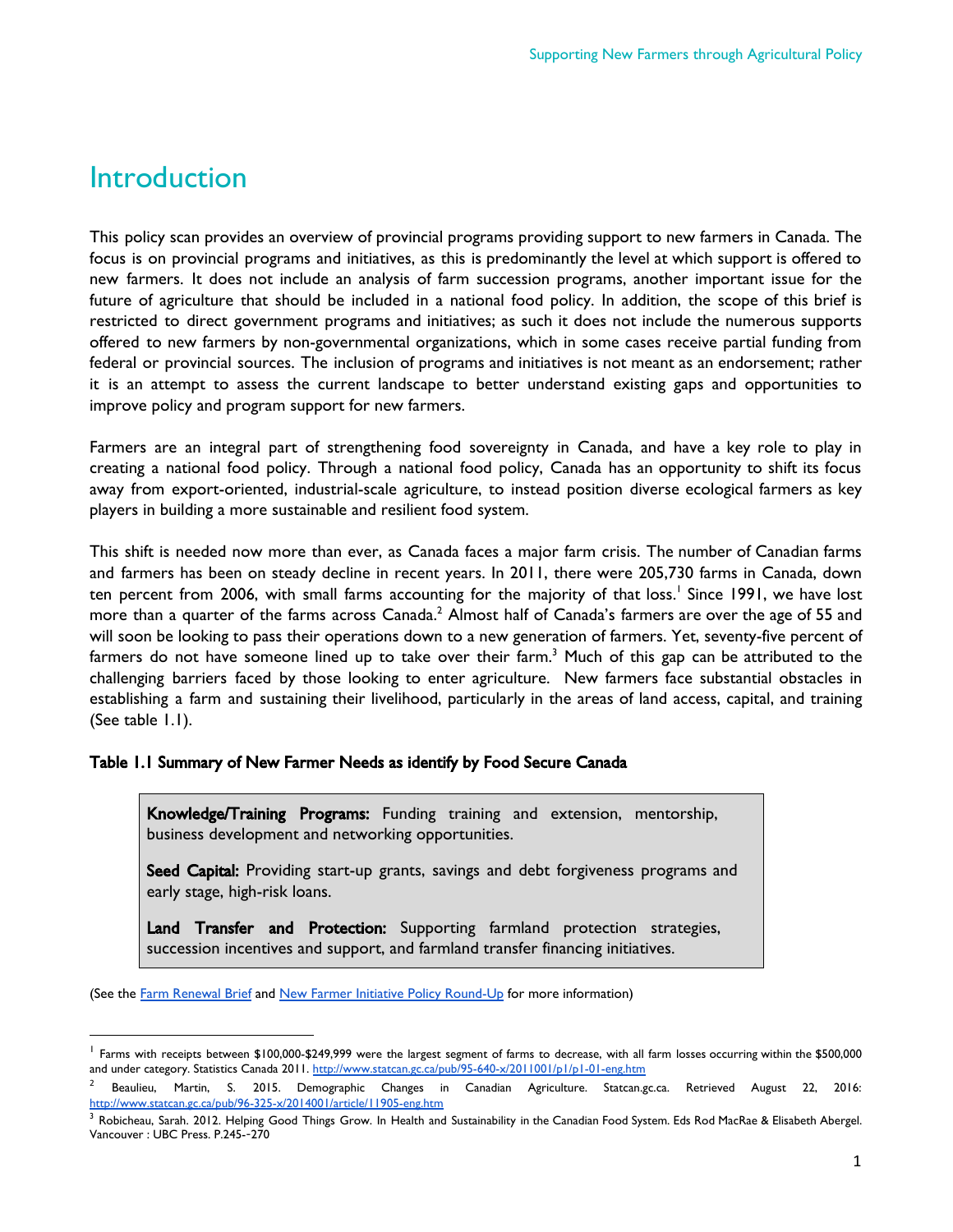More than anything, what is needed is a comprehensive set of policies and programs to tackle the key challenges faced by new farmers (land, financing, and training). The current landscape is a patchwork of provincial initiatives, many of which are dependent on federal cost-sharing through Growing Forward 2, making their long-term existence uncertain. Such a federal strategy could be accomplished through the addition of a Farm Renewal Pillar to Canada's Agricultural Policy Framework, or through the creation of a dedicated support program such as an Agricultural Development Initiative to invest in Canada's next generation of ecological farmers<sup>4</sup>. Without a significant investment in encouraging and supporting new farmers, the future of Canadian agriculture remains uncertain.

## Methodology

This discussion paper is one of six discussion papers on the Canadian food policy and institutional landscape. The research was the result of a partnership between Food Secure Canada (FSC) and Food : Locally Embedded, Globally Engaged (FLEdGE), a research project led out of Wilfrid Laurier Universities' Centre for Sustainable Food Systems. The research questions, analysis and results we co-developed with community leaders in the FSC network. The starting point of the research was to better understand enabling frameworks, exemplary practices, gaps and obstacles in provincial and federal policy interventions.

The topic of this discussion paper stems from FSC's engagement on the issue in the People's Food Policy (2011) and its Eat Think Vote campaign (2015). In the context of this paper, we draw from regional reports that were developed by the New farmers network that FSC incubated in view of the renewal of the FPT Agricultural Policy Framework in 2018. We also relied on informal scoping conversations and available documentation. The maps were presented in 2 workshops (October 2016), and were sent to FSC provincial/territorial networks, which provided opportunities for feedback $^5$ .

As with the other papers, we paid particular attention to provincial/territorial and federal jurisdictions and good practices that a joined-up approach to food policy could build on. The reader can also refer to the annex, where a policy table and maps were designed to summarize and illustrate the discussion paper. The policy matrix provides both a federal and inter-provincial outlook.

Other discussion papers that were developed are: Northern and remote indigenous food sovereignty; Community and household food security; Regional food systems; Sustainable agriculture; New farmers and Healthy school food.

Current Government Supports for New Farmers

#### 1. Federal Support

The federal government has few programs and initiatives that are specifically designed for new entrants to agriculture. Many new farmers have trouble accessing federal programs and services for farmers, particularly those who do not come from a farming background. This is often because of insufficient capital or because many new farmers, particularly ecological farmers, farm on a much smaller scale than conventional, larger scale, export-oriented agriculture. For example, Farm Credit Canada has a Young Farmer Loan program. However, it

<sup>&</sup>lt;sup>4</sup> See Food Secure Canada's <u>Policy Brief on [Recommendations](https://foodsecurecanada.org/sites/foodsecurecanada.org/files/201611_new_farmers_policy_brief_-_short_version_v2.pdf) for the next Agricultural Policy Framework</u>

<sup>&</sup>lt;sup>5</sup>The authors would like to thank Cathy Holtslander,NFU Director of Research and Policy, for their comments on a first iteration of this paper, and FSC staff for their contributions in in editing and formatting the final draft of this paper.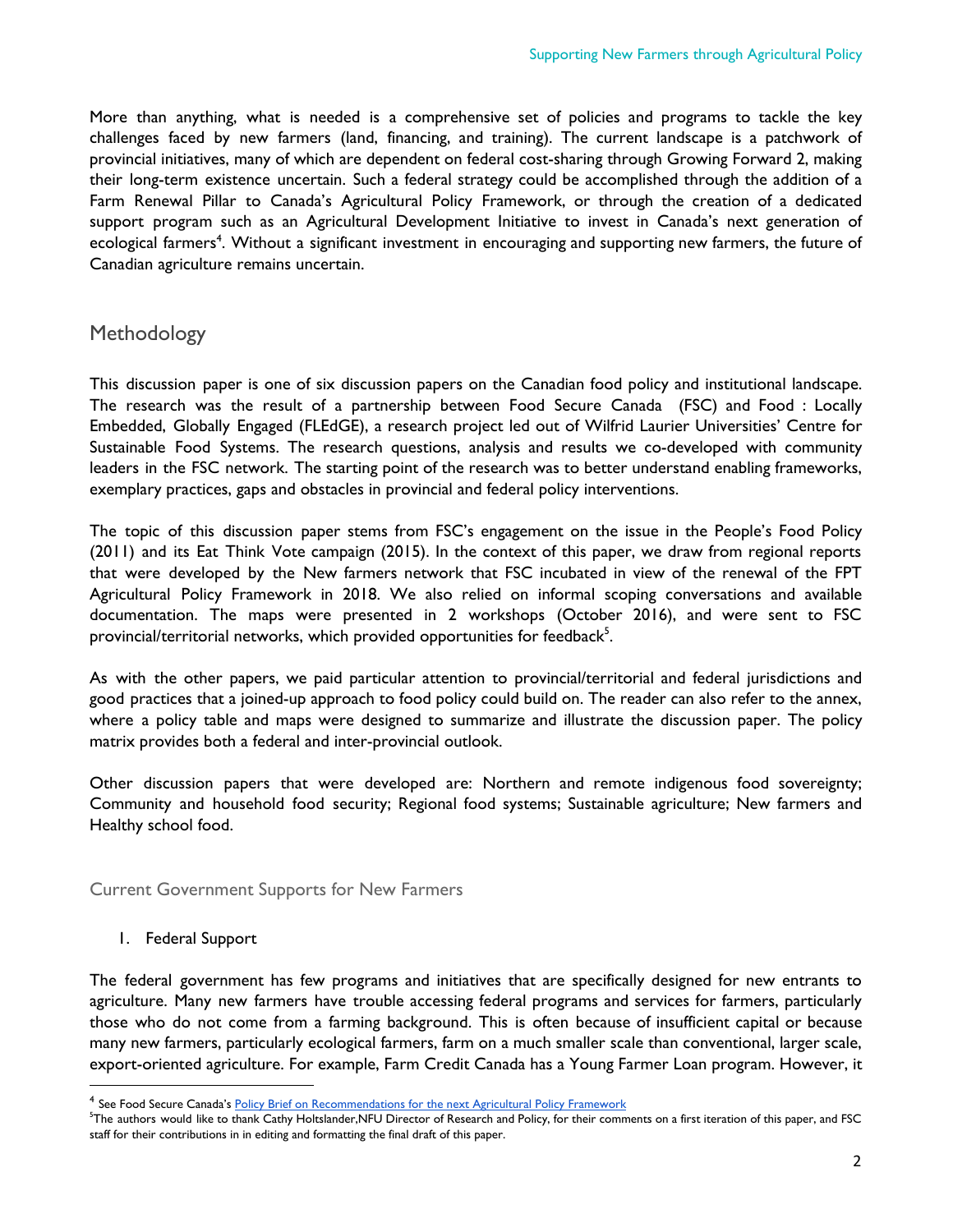is generally geared towards large-scale farming, and the high down payment (25%) or required additional assets to guarantee the loan make it a difficult option for new farmers. As the Canadian Federation of Agriculture noted

Many new entrants do not have credit histories or capital available to make the large investments needed to launch an operation at a profitable scale...It is recognized that Farm Credit Canada (FCC) and some private lenders offer support to young producers/new entrants, but current programs do not fully satisfy the need. While FCC shouldn't be solely responsible for addressing access to credit there is scope to increase FCC's involvement. 6

The expansion of Farm Credit Canada programs to include a low interest loan option and small grants for new farmers would go a long way to closing this gap. This would require a change in mandate for the FCC, away from strict revenue generation and support for export-oriented agriculture, to include support for domestic-oriented agriculture as well as export-oriented agriculture, as well as farm renewal and environmental sustainability as core guiding values.

The main federal agricultural programs that are used by some new farmers are listed below, however it should be noted that these programs are not specifically geared towards new farmers.

- Agri-Invest
- Agri-Marketing
- Agri-Competitivity
- Agri-Innovation

The research conducted for this brief, and the focus of previous consultations conducted by the New Farmer Initiative have focused on the provincial level. As a result, this is also where the focus lies for this paper. However, it can be said that overall, the federal government's approach to agriculture is focused on larger-scale farming that is export-oriented. While the federal government claims to provide supports for all farmers, the experience of small-scale ecological farmers anecdotally suggests that one size does not fit all. The federal government does indirectly support other new farmer programs through its cost-sharing of Growing Forward 2 with provincial and territorial governments, as highlighted below.

2. Provincial Support

The situation for new farmers is not entirely bleak. In addition to the diverse programs and initiatives developed by non-governmental organizations to meet the needs of new ecological farmers, there are some positive developments occurring at the provincial level that merit attention. Provincial governments provide a range of supports to new farmers, primarily through cost-sharing programs with the federal government under the Federal-Provincial-Territorial Agricultural Policy Framework.

The current framework, Growing Forward 2, is set to expire in April of 2018, the federal and provincial-territorial governments are in the midst of negotiating a new five year framework.<sup>7</sup> The examples highlighted here primarily address issues of training and capital, again pointing to the gap in government programs to address the issue of secure and affordable land tenure.

<sup>&</sup>lt;sup>6</sup> CFA. Positioning Agriculture for Continued Success. [http://www.cfa-fca.ca/sites/default/files/CFA%20Report\\_APF2018%20-%20UPDATED.pdf](http://www.cfa-fca.ca/sites/default/files/CFA%20Report_APF2018%20-%20UPDATED.pdf) Accessed Sept 28, 2016.

<sup>7</sup> See <http://www.agr.gc.ca/eng/about-us/key-departmental-initiatives/developing-the-next-agricultural-policy-framework/?id=1461767369849> for updates on this process.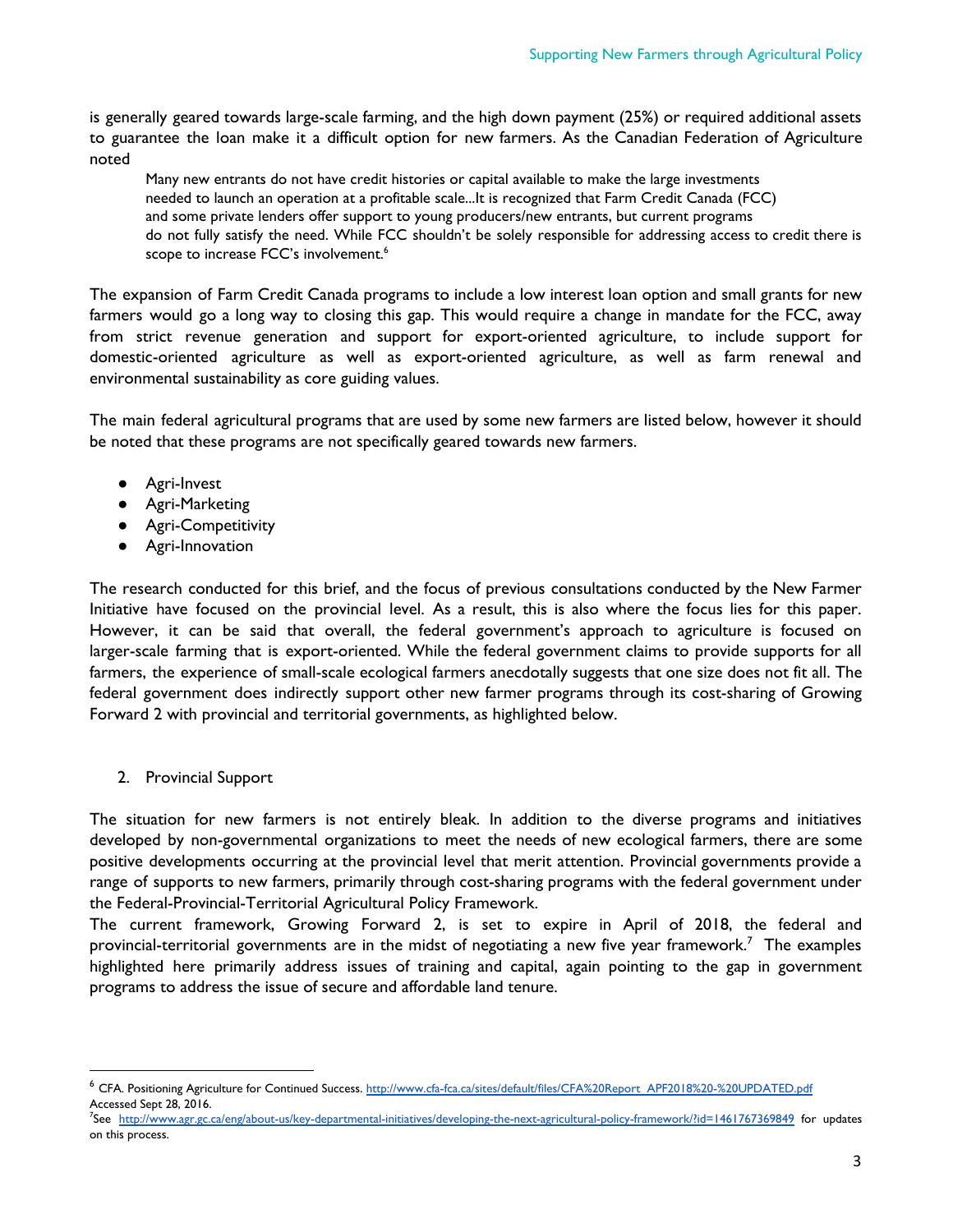### **Training**

At the provincial level, training opportunities and training subsidies appear to be the most widely offered support for new farmers. These include grants or cost-sharing for professional development opportunities, formal training, or business planning and business mentorship. There are a number of different ways to implement and structure new farmer training programs. Some provinces, like Ontario, provide a limited number of training workshops themselves, while providing cost-sharing for new farmers to undertake additional professional development opportunities or attend conferences. Other provinces, such as PEI and New Brunswick have developed a much more comprehensive program delivered by the province itself. Programs may be geared towards aspiring farmers (such as Saskatchewan and Alberta's Green Certificate Programs) or new farmers in the process of starting a farm or in their first years farming. Some programs focus more on the technical side of farming versus the business management and planning side; with few tackling both of these equally important components of running a successful farm.

PEI has developed a 7-step [program](https://www.princeedwardisland.ca/en/information/agriculture-and-fisheries/future-farmer-program) to assist new farmers in building their business and purchasing a farm. New farmers must make a 3-year commitment to participate in the program, and must not have reported a farming income of over \$40,000 (cumulatively) in the past 5 years. Participants are matched with a farm advisor to provide guidance and assistance in navigating the program components. The program includes training and skill development, business planning and interest-rebate assistance on new farm loans.

Manitoba's Growing [Competitiveness](https://www.gov.mb.ca/agriculture/business-and-economics/growing-competitiveness-next-generation.html) -Next Generation is another provincial program aimed at supporting training and business development opportunities for new farmers. Following the completion of a business and financial assessment, eligible participants can receive a 50% cost-share on professional consulting services (up to a max of \$5000) and a 75% cost-share on skill-development activities (up to a max. Of \$7500). A similar workshop and subsidy program is offered in Ontario through the Ontario Soil and Crop [Improvement](http://www.ontariosoilcrop.org/oscia-programs/growing-forward-2/) [Association](http://www.ontariosoilcrop.org/oscia-programs/growing-forward-2/) (also funded through Growing Forward 2). Saskatchewan also offers a comparable cost-sharing program. Through the Farm Business [Development](https://fbdi.gov.sk.ca/) Initiative, new farmers can receive up to 75% funding (to a max of \$10000) for training, or 50% funding (to a max of \$5000) for business consultation services.

Saskatchewan's Green [Certificate](https://www.saskatchewan.ca/business/agriculture-natural-resources-and-industry/agribusiness-farmers-and-ranchers/growing-forward-2/training-and-education-for-young-farmers/green-certificate-farm-training-program) Farm Training Program is an apprenticeship-style program that matches new farmers with an established farmer to provide on-farm training in ecological farming practices. The program currently relies on volunteer trainers, limiting the participation of some, however with additional government investment this could be an innovative farmer-to-farmer training model to replicate. Alberta offers a similar certificate training program, the Green [Certificate](http://www1.agric.gov.ab.ca/$department/deptdocs.nsf/all/grc6643) Program. Both Saskatchewan and Alberta's programs are geared towards high school-aged students, and as such operate more in line with other co-op programs offered to secondary students. The Green Certificate Program in Alberta has more of an established curriculum in several different farming specializations, while the program in Saskatchewan is quite open, based on the skills and background of the volunteer trainer the program participant has identified. As the program description states, "Trainees progress at their own rate and once all evaluations are complete and the trainee is deemed competent in all skills, he or she will be awarded the Green Certificate." While certainly useful, these programs should really be considered programs for future or aspiring farmers, as opposed to new farmers.

An important distinction in the discussion of training programs is between programs that provide training and business development for new farmers, and programs that offer subsidies or rebates for farmers to access these services for external organizations. Rather than indirectly funding organizations that provide much-needed training and knowledge-transfer programs through subsidies and cost-sharing on an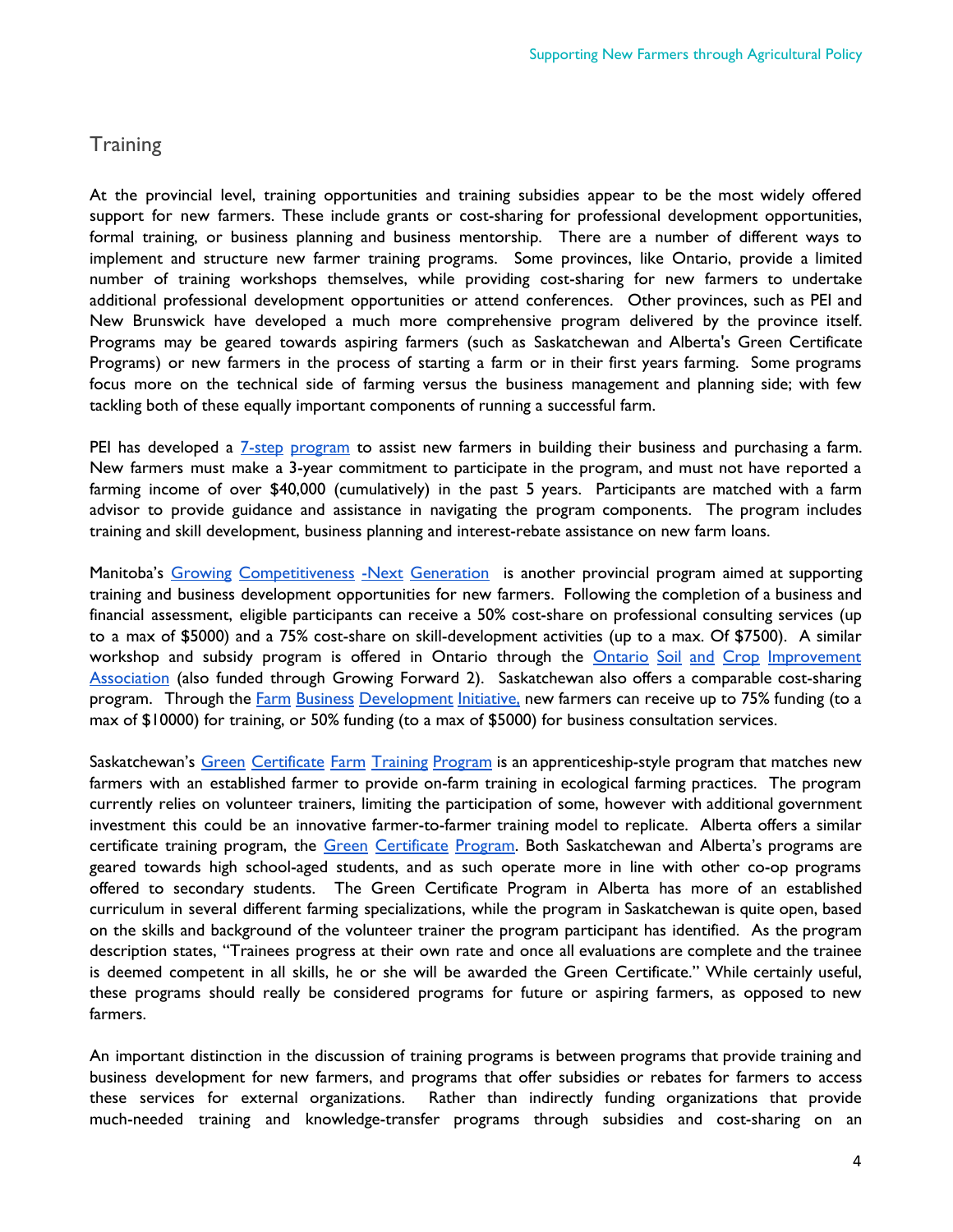individual-farmer basis, directing funding or coordinating core training programs for new farmers would provide a much more effective and consistent means of training the new generation of farmers.

[THINKFarm,](http://novascotia.ca/thinkfarm/) an initiative of the Nova Scotian government to attract and nurture agricultural enterprises in the province, has developed a web portal to guide new entrants through the process of establishing a farm and business planning. In addition, they also provide funding for a range of workshops provided by third-party individuals or organizations. This program provides an interesting model for government and non-governmental organization collaboration on training supports.

There is also a significant difference between professional development opportunities, apprenticeship-based training and formal education programs at colleges and universities. The degree to which a training program has outlined a curriculum for participants to progress through, is one way to distinguish between training and professional development opportunities. One-off workshops on a variety of topics, or subsidies for farmers to engage in a range of educational opportunities do not provide any consistency in what information and skills-development new farmers are able to access.

As mentioned above, most of the existing government programs and subsidies are focused on business-planning training for new farmers. While this is undoubtedly needed, educational opportunities to address the more technical side of ecological farming is also crucial.

### Financing and Grants

This section includes programs that offer financing (loans) and/or capital (grants) to new farmers to enable them to cover start-up costs and the purchase of farmland and machinery.

Some provinces (Quebec, Manitoba, New Brunswick, Northwest Territories) provide support in gaining access to financial resources, though most do so on a loan rather than grant-basis (with Quebec being an exception). The most common form of financial assistance is the provision of business loans where new farmers might not otherwise qualify, in exchange for a slightly higher interest rate. The distinction between different kinds of financial support is significant, as new farmers may technically have access to financing (i.e.. through a higher-interest loan,) but the terms of that access may not sustainable. The provisions of grants or patient capital<sup>8</sup> (as in the Quebec case) are much more valuable as new-farmer supports than some of the other loan-based initiatives. Similarly, programs like the New Entrant Farmer Loan Program in New Brunswick give new farmers a much-needed cash-flow support, as they are only required to pay the interest for the first 4 years of the loan. The Nova Scotia program, FarmNEXT, takes another approach by focusing on reducing the loan principal to provide new farmers with a stronger equity position.

The Bridging [Generations](https://www.masc.mb.ca/masc.nsf/program_bridging_generations_initiative.html) Initiative (BGI) in Manitoba offers flexible financing for new farmers seeking to purchase a farm. Under the BGI program, a young farmer aged 18 to 39 years of age can opt for either: 90% financing, significantly reducing the down payment, or 5 years of interest-only payments, which eases the young farmer's cash-flow pressures while an enterprise is being established. In offering financial support specifically for the purchase of a farm this program also seeks to address the challenge of land access.

Many of the financial support programs are geared towards financing the purchase of a farm, leaving a gap for those farmers that need support with other start-up costs or accessing sufficient operating capital in the first

 $^8$  For the purposes of this paper, patient capital refers to long-term lending arrangements, typically with a low-interest rate and/or a time delay during which the borrower does not have to make payments.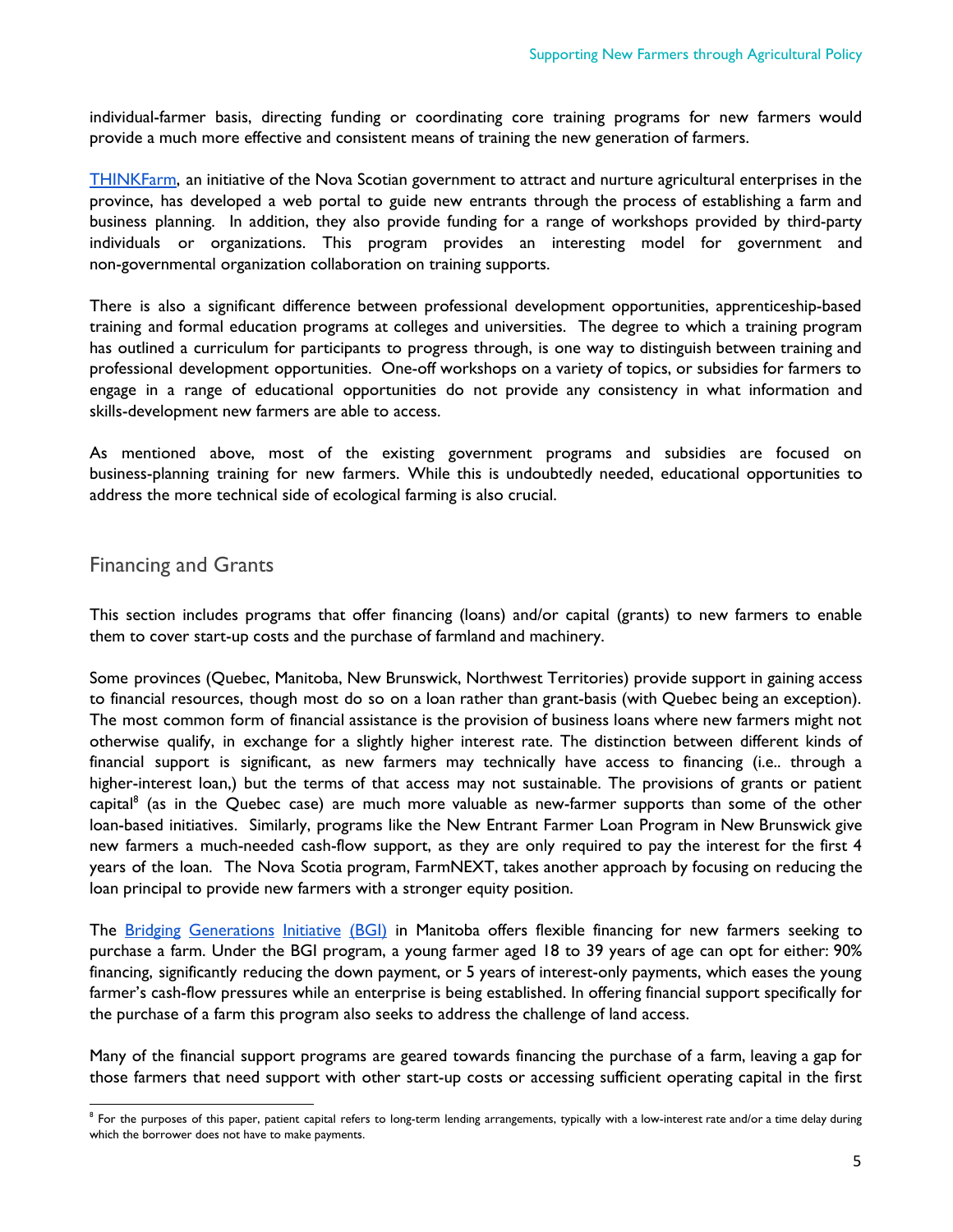few years. The [Financière](http://www.fadq.qc.ca/en/home.html) agricole du Québec (FADQ) in Quebec is one key exception, providing start-up and establishment grants to farmers. Between 2006 and 2011, Quebec had the largest increase in organic farms  $\left($  198) $^{\circ}$  and farmers continue to flock to Quebec because of its comparatively supportive environment for new ecological farmers. Through the FADQ, farmers can access grants of between \$20,000-\$40,000 per farm operator based on their level of agricultural-related education. Start-Up Grants are also available (\$10,000-\$25,000) during the first two years of operation. The FADQ also provides subordinated loans up to \$5,000,000 over 30 years (based on residential mortgage rates plus a prime of 0.30-0.60%,) or up to \$500,000 over 5 years (at a rate of prime + 1% renewable). The second, FIRA, is discussed in the section on land.

A significant element worth noting of both the FIRA and the FADQ is that they were established outside of Growing Forward 2 (the federal-provincial Agricultural Policy Framework), meaning that they are not dependent on federal-cost sharing funds to continue, as is the case with most of the provincial programs for new farmers.

Several provinces offer different kinds of small granting programs for business development or environmental activities. The Northwest Territories for example, provides small grants for agricultural producers through its Northern Food [Development](http://www.iti.gov.nt.ca/en/services/market-development-program) Program and its Market Development Program. The Market Development Program provides producers with between \$2500-\$5000 for market development activities such as feasibility studies, consultant fees and the development of marketing materials. The Northern Food Development Program provides grants of up to \$5000 for a range of activities to increase and diversify local food production. While these may seem like insignificant sums of money, the overall budgets of many new ecological farms are quite modest; a grant of \$5000 can make the difference between having enough money to purchase seeds for the following season, and questioning whether the farm can continue. Most government grants favour cost-sharing schemes as opposed to fully-funding proposals. While the political preference for this approach is understandable, it again puts an unnecessary financial strain on the limited cash flow of new farmers and implicitly favours larger-scale farms.

#### Land

Rising land prices across the country are making it difficult for new farmers to find suitable land tenure. Between 2009 and 2010 the value of farm assets in Canada (land, farm buildings and livestock) increased by 5%, due in large part to the steady increase in the value of land. For example, in Ontario, an acre of farmland was worth \$2,954 in 2000; by 2010 that number had almost doubled to  $$5,062"$ .

Most programs providing support to new farmers in accessing farmland are run by non-governmental organizations, some of which receive provincial funding. While many of these programs offer excellent services and innovative programming, they are vulnerable to the same funding challenges experienced across the non-profit sector, putting these programs in a precarious position. Two exceptions worth mentioning are the New Land Purchase Program in New Brunswick and the Fonds d'Investissement pour la relève agricole (FIRA) in Quebec.

The New Land [Purchase](http://www2.gnb.ca/content/gnb/en/services/services_renderer.201160.New_Land_Purchase_Program_.html) Program in New Brunswick is an innovative program that has the dual objectives of supporting new farmers in accessing land and bringing fallow agricultural land back into production. The Agricultural Development Board will purchase land that has not been actively farmed for a minimum of two

<sup>9</sup> Statistics Canada 2011. Snapshot of Canadian Agriculture. Accessed on Aug 24, 2016. http://www.statcan.gc.ca/pub/95-640-x/2011001/p1/p1-05-eng.htm#XVI 10 Ibid.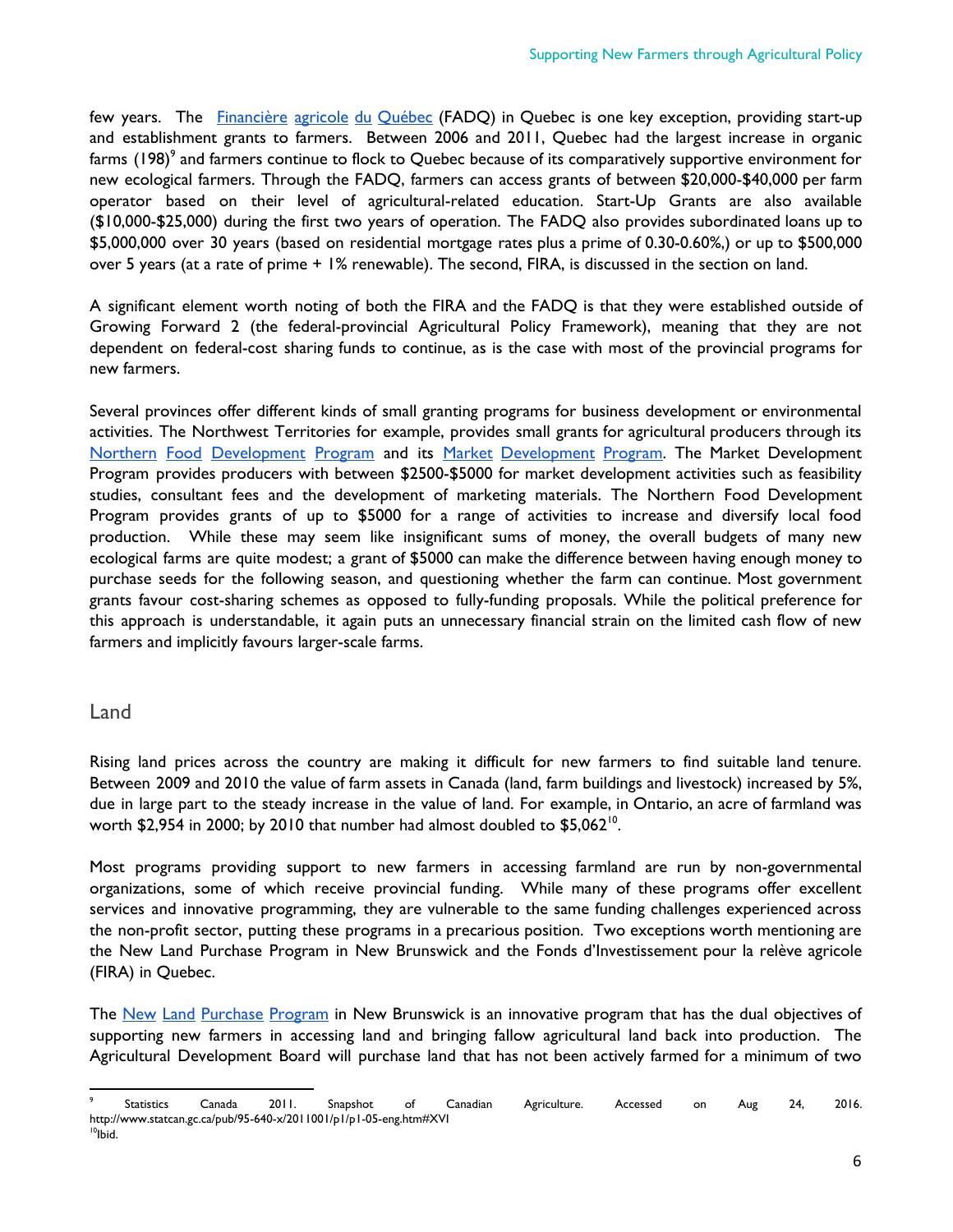years and lease it back to a farmer for a period of six years. The lease payments for the first two years are deferred, and at the end of the six years the farmer must purchase the land from the Agricultural Development Board. Such a program is possible in New Brunswick in part due to the underutilization of its agricultural land in some parts of the province, a phenomenon that does not necessarily exist in other provinces. Newfoundland, for example, also boasts an innovative program where by Crown Land<sup>11</sup> is leased to new farmers for periods of 25-50 years at very low rates. While both of these programs embody the kind of policy rethink needed around agricultural land, it's unclear such a program would be feasible in Ontario or BC, where the value of agricultural land is quite high, and where it is less likely to find high quality, viable agricultural land that has been left fallow.

FIRA (Fonds [d'Investissement](http://www.lefira.ca/) pour la relève agricole), a land-access initiative in Quebec, is another excellent program that deserves national recognition and replication. FIRA offers two land-access supports to new farmers, both aimed at addressing the challenges of purchasing a farm property. The first is a subordinated loan to cover up to 12.5% of a 25% down payment on an agricultural property. Farmers are granted a grace period of up to three years without interest or principal payments. FIRA also provides new farmers with a Land Lease or Rent-to-Own option. FIRA will purchase a property (with a minimum value of \$100,000) and lease it back to the farmer for a period of 15 years. At any point during the agreement, the new farmer can opt to purchase the property outright or end their tenure.

The provision of patient capital<sup>12</sup>, as well as enabling farmers to access secure land tenure without tying up all of their savings would make a considerable difference to those looking to start and sustain a new farm. Too often farmers scrape all their savings together to afford the farm purchase and then have nothing left to actually run the farm operation.

Quebec also has an innovative land-linking initiative, **[Banque](http://www.banquedeterres.ca/) de Terres**. Funded in part by municipal governments as well as the Quebec Ministry for Agriculture, Fisheries and Food (MAPAQ -Le ministère de l'Agriculture, des Pêcheries et de l'Alimentation soutient l'essor du secteur bioalimentaire québécois), Banque de Terres provides a match-making services, linking farmers looking for land with farmland owners. Several other land-linking programs exists across Canada, but Banque de Terres is, to date, the only one that has received direct financial support from the provincial program.

| <b>Iurisdiction</b> | <b>Currently Available</b>                    | <b>Needed</b>                                     |
|---------------------|-----------------------------------------------|---------------------------------------------------|
| Federal             |                                               | Farm Renewal Pillar                               |
| British Columbia    |                                               | Training/Ed, Financial Access to Land             |
| Alberta             | Training/Ed, Financial                        | Access to Land                                    |
| Saskatchewan        | Training/Ed                                   | Access to Land and Financial                      |
| Manitoba            | Training/Ed, Access to Financial              | Access to Land                                    |
| Ontario             | Training/Ed                                   | Access to Land, Financial, Additional Training/Ed |
| Quebec              | Training/Ed, Financial,<br><b>Land Access</b> |                                                   |
| New Brunswick       | Training/Ed, Financial                        | Training/Ed support, Access to Land               |

#### Table 1.2 Summary Table of New Farmer Support Programs

<sup>&</sup>lt;sup>11</sup> Between 90-95% of land in Newfoundland is government-owned.

<sup>&</sup>lt;sup>12</sup> Patient capital refers to long term investment or loan, where there is no expectation of a quick return. This type of lending is popular in community development and social enterprises where there is a vested interest in seeing the business establish itself and achieve long-term sustainability.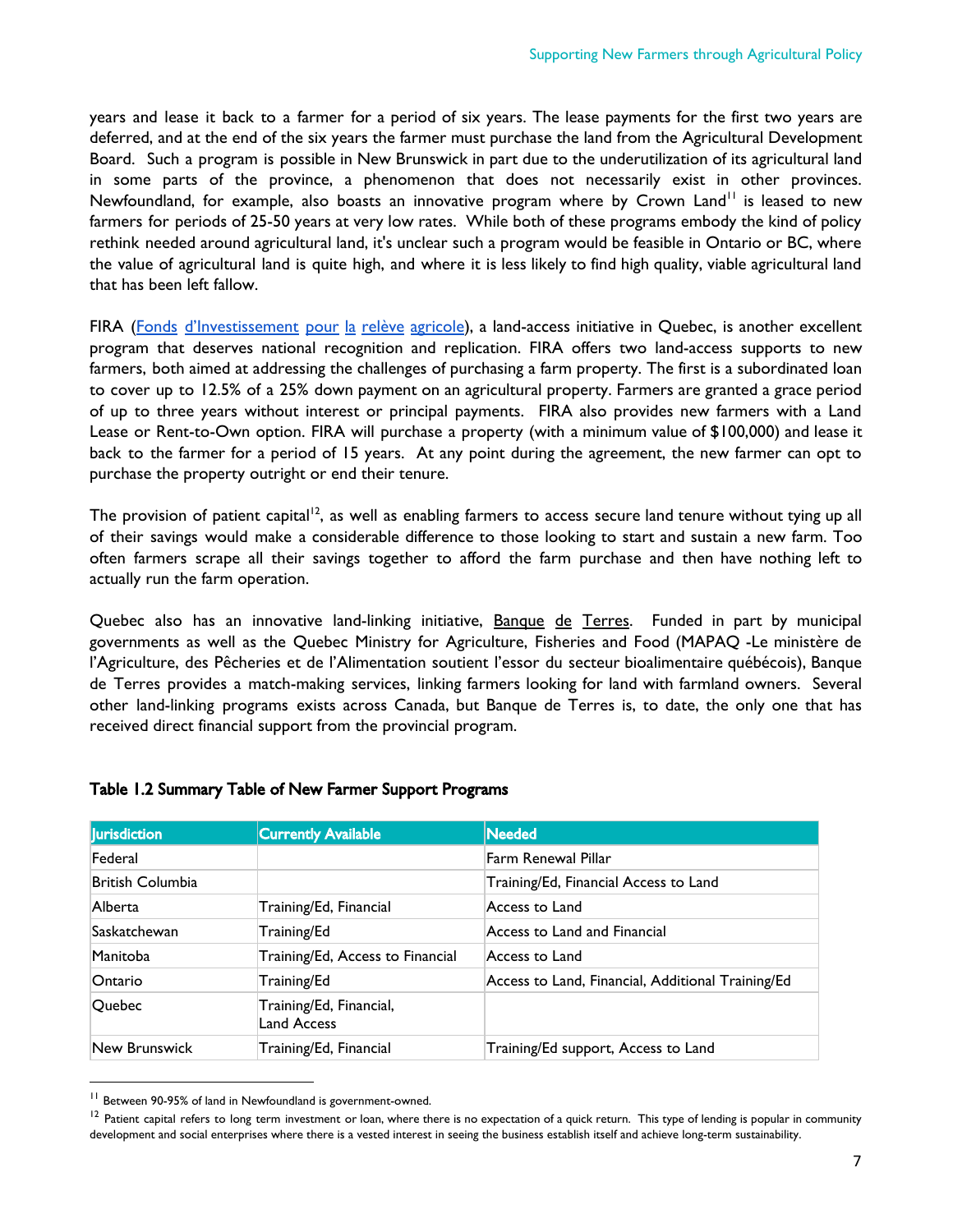| Nova Scotia                  | Training/Ed, Financial   | Access to Land                         |
|------------------------------|--------------------------|----------------------------------------|
| PEI                          | Training/Ed              | Access to Land, Financial              |
| Newfoundland and<br>Labrador | Financial, Land Access   | Training/Ed,                           |
| Yukon                        | Training/Ed, Land Access | Financial                              |
| N.W.T                        | Capital                  | Access to Land,                        |
| Nunavut                      |                          | Access to Land, Financial, Training/Ed |

See  $\frac{\text{Appendix A}}{\text{for a list of specific programs available.}}$  $\frac{\text{Appendix A}}{\text{for a list of specific programs available.}}$  $\frac{\text{Appendix A}}{\text{for a list of specific programs available.}}$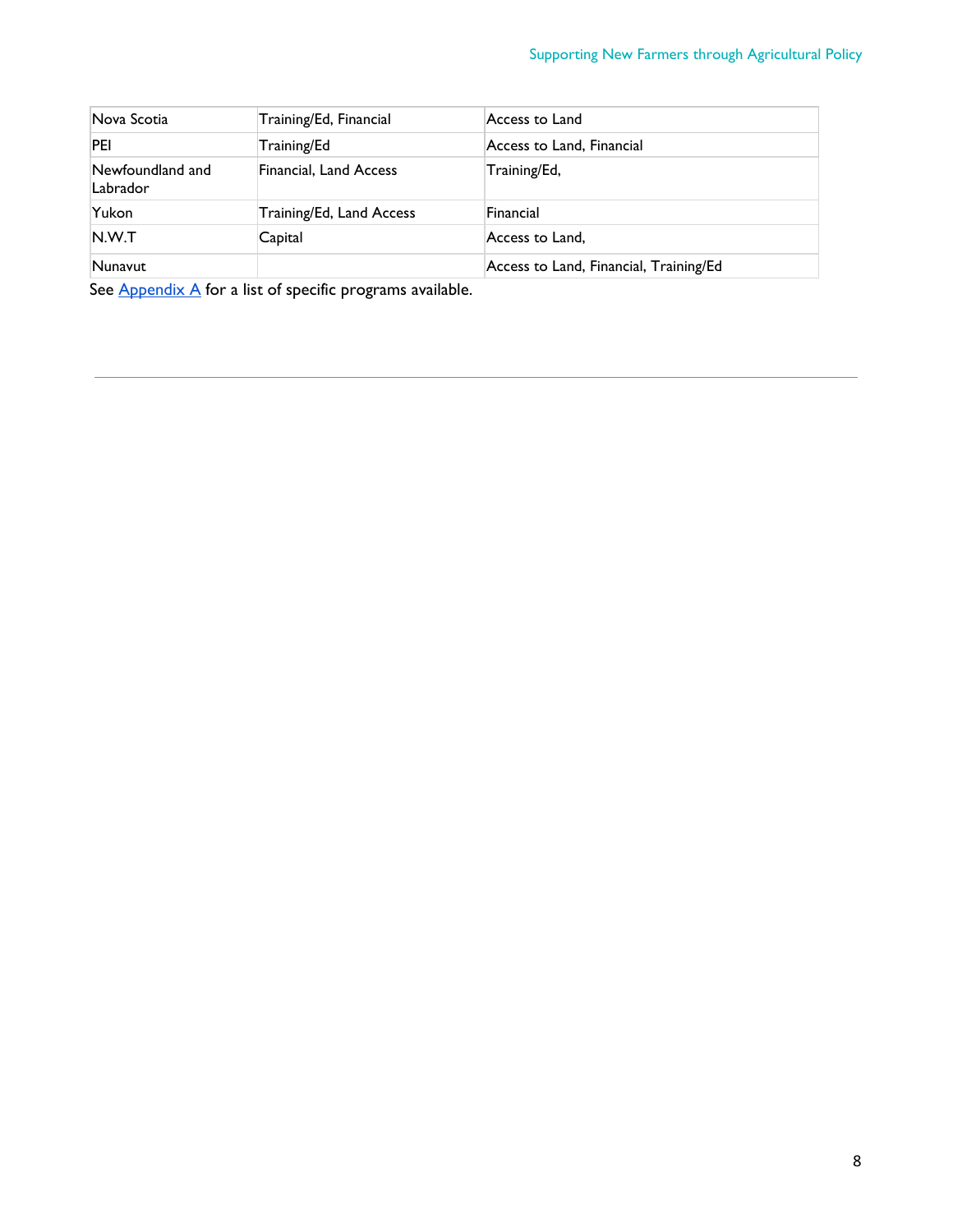## **Discussion**

Summary of Trends:

- Major barriers for new farmers: access to training, financial support (whether grant or credit-based), land
- Main gaps in current government supports offered: affordable land tenure, more comprehensive and consistent training across the provinces, the provision of patient start-up capital and start-up grants.
- Non-governmental organizations currently provide the majority of new farmer support initiatives, particularly in the area of land access, yet face their own funding and sustainability challenges.
- Overall, more comprehensive supports are needed that address the root causes of the barriers experienced by new farmers.

## Gaps and Constraints Moving Forward

The most consistent gap in supporting new farmers at both the provincial and federal level is access to land. Whether through purchase or other tenure arrangements, finding affordable and secure land tenure is increasing difficult. This is particularly true for new entrants that do not come from a farming background and new immigrants. Securing start-up capital (often related to land access) remains a significant second barrier, and some provinces lack sufficient training and education supports for new farmers.

Some provinces (Quebec, Manitoba, New Brunswick, Northwest Territories) provide support to new entrants looking to gain access to capital, though most do so on a loan rather than grant-basis, with the exception of Quebec (FADQ). Most programs providing support to new farmers in accessing farmland are run by non-governmental organizations, some of which receive provincial funding. Quebec (Fonds [d'Investissement](http://www.lefira.ca/) pour la relève [agricole\)](http://www.lefira.ca/) and New Brunswick (New Land [Purchase](http://www2.gnb.ca/content/gnb/en/services/services_renderer.201160.New_Land_Purchase_Program_.html) Program) figure as the rare exceptions.

Training opportunities and training subsidies appear to be the most widely offered support for new farmers. If we exclude formal education programs at colleges and universities, good provincial practices include farmer-centered approaches in PEI (Future Farmer [Program\)](https://www.princeedwardisland.ca/en/information/agriculture-and-fisheries/future-farmer-program) and Nova Scotia (ThinkFarm), workshop and subsidy programs in Ontario, Manitoba (Growing [Competitiveness](https://www.gov.mb.ca/agriculture/business-and-economics/growing-competitiveness-next-generation.html) -Next Generation) and Saskatchewan [\(Farm](https://fbdi.gov.sk.ca/) Business [Development](https://fbdi.gov.sk.ca/) Initiative,) and the Green Certificate program in Alberta and Saskatchewan.

### Questions for Future Research

This scan provides a broad overview of the current government programs and initiatives aimed at supporting new farmers. It highlights the fragmented and disjointed nature of the current approach, and the overall need for a significant re-think and investment in supporting a new generation of farmers. Non-government organizations and farm associations have attempted to fill these gaps by offering a variety of programs and services. However, these organizations face many of the same challenges farmers face in accessing sufficient resources and core funding to sustain their work.

Land access is frequently identified by farmers as one of the biggest challenges they face, yet it is also the area in which there is the least government support. How can this gap be addressed?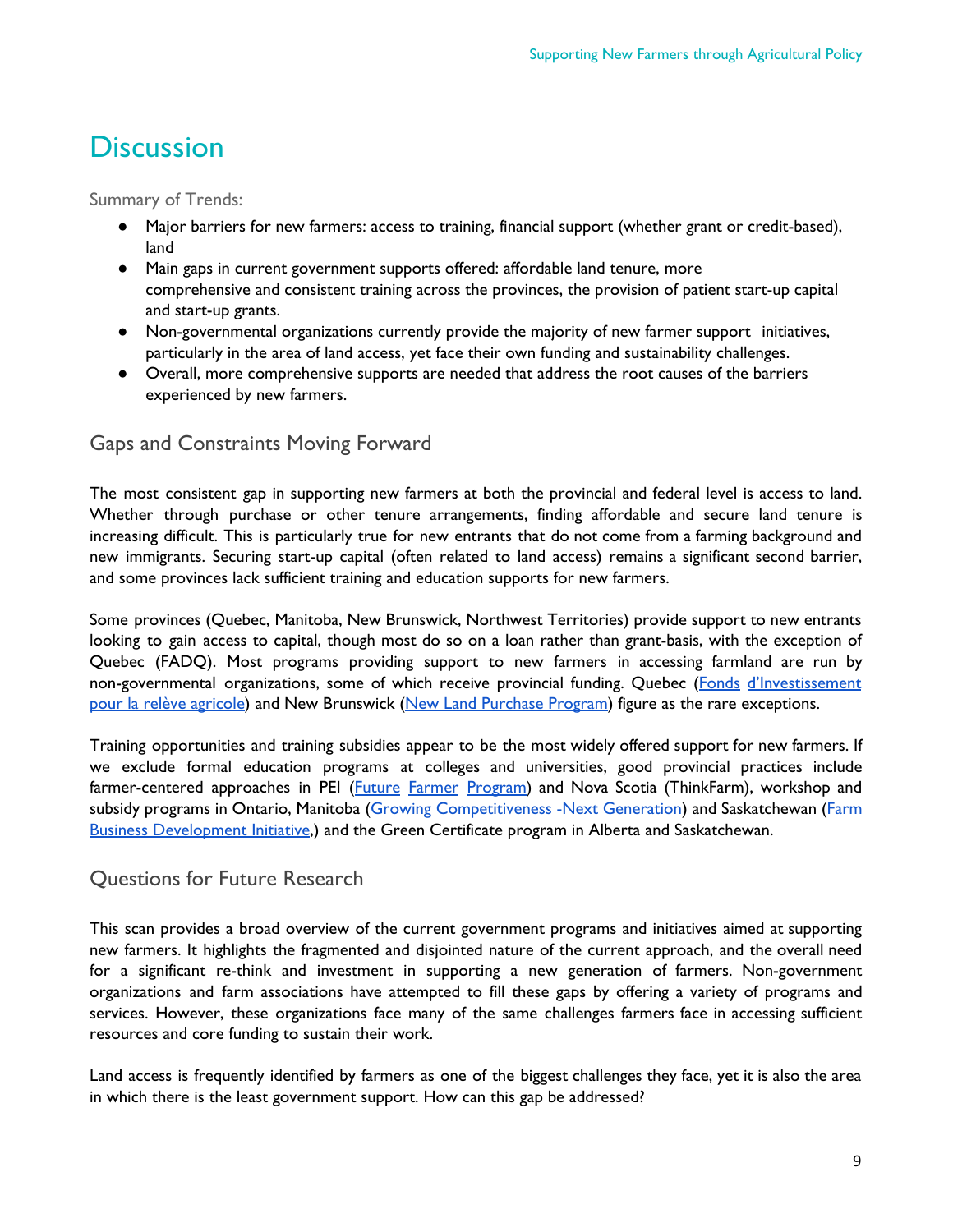Because of the different jurisdictions involved in protecting and regulating agricultural land use, it is a challenging issue to address. Not to mention that the issue of land access leads to much deeper and fundamental questions about the commodification of farmland and our cultural obsession with private ownership of property. <sup>13</sup>The barriers to land access in particular lay bare the tension between our current, fragmented, policy regime and one based on food sovereignty and a national food policy.

In particular, the issue of land requires an acknowledgement of the historical and continued dispossession of land from Indigenous peoples by the Crown and Canadian government. To meaningfully address this issue, the discussion on land access for new farmers needs to happen in connection to a broader conversation on indigenous food sovereignty and reconciliation with Indigenous communities.

Th[e](http://blogs.unbc.ca/agplanning/) [Agricultural](http://blogs.unbc.ca/agplanning/) Land Use Planning in Canada project recently published a policy brief highlighting several policy recommendations that should be followed-up on in subsequent research on land access for both new and established farmers. An additional consideration is how to address the question of land access in a way that works in solidarity with indigenous communities in Canada. More in-depth research could also be helpful in identifying and proposing models for the provision of patient capital, and startup grants. In addition, other financial support mechanisms, such as debt forgiveness should be explored<sup>14</sup>.

Land access and land-financing are often lumped together as the same issue, however they each speak to distinct challenges. Policy options should be explored that encourage and support alternative land-tenure options for farmers, to emphasize that purchasing a farm is but one way of securing long-term land-tenure.

It might also be worthwhile to examine support programs for new entrants as an example in other sectors, to see what components, if any, are adaptable to the new farmer context. For example, both provincial and federal programs exist to support youth entrepreneurs. These programs include training, mentoring, business planning, and in some cases grants and income supports in the first year of operation. Are these programs utilized by new farmers? Are there modifications to them that could improve their accessibility?

Starting a farm and sustaining a farm as a new farmer are two very different things. The truth is that for new farmers to be truly supported they need far greater structural changes than are being proposed at present. Much of the current government supports are band-aid solutions to a much deeper problem threatening the future of small-scale ecological agriculture in Canada. With land prices rising, and on-farm incomes stagnating, most Canadian farms, particularly smaller-scale farmers do not turn a profit in most years. No amount of business planning or loan offers will change that. Deeper structural changes may need to be explored to tackle the systemic, root causes of many of these challenges.<sup>15</sup>

Solutions and policy recommendations on new farmers and farm renewal need to take a systems-based approach that connects the challenges facing new farmers to others contradictions and problems within our food system. For example, increasing access to financing for new farmers accomplishes little without complementary action on protection and preserving farmland and addressing the skyrocketing cost of farmland. The debt load of Canadian farmers will soon reach \$100 billion; a number that raises serious concerns about the long term sustainability of this sector.

<sup>&</sup>lt;sup>13</sup> Despite the high cost of farmland, many new farmers still articulate a desire to own their own farm, a trait we might associate with the levels of, and interest in, homeownership more broadly in Canada. See Sally Miller's 2016 book Belongings: The Fight for Land and Food for a more in-depth discussion on this issue.

<sup>&</sup>lt;sup>14</sup> For example, several organizations in Canada and the United State have called for governments to forgive the student loan debts of new farmers.

<sup>&</sup>lt;sup>15</sup> See Miller (2016).